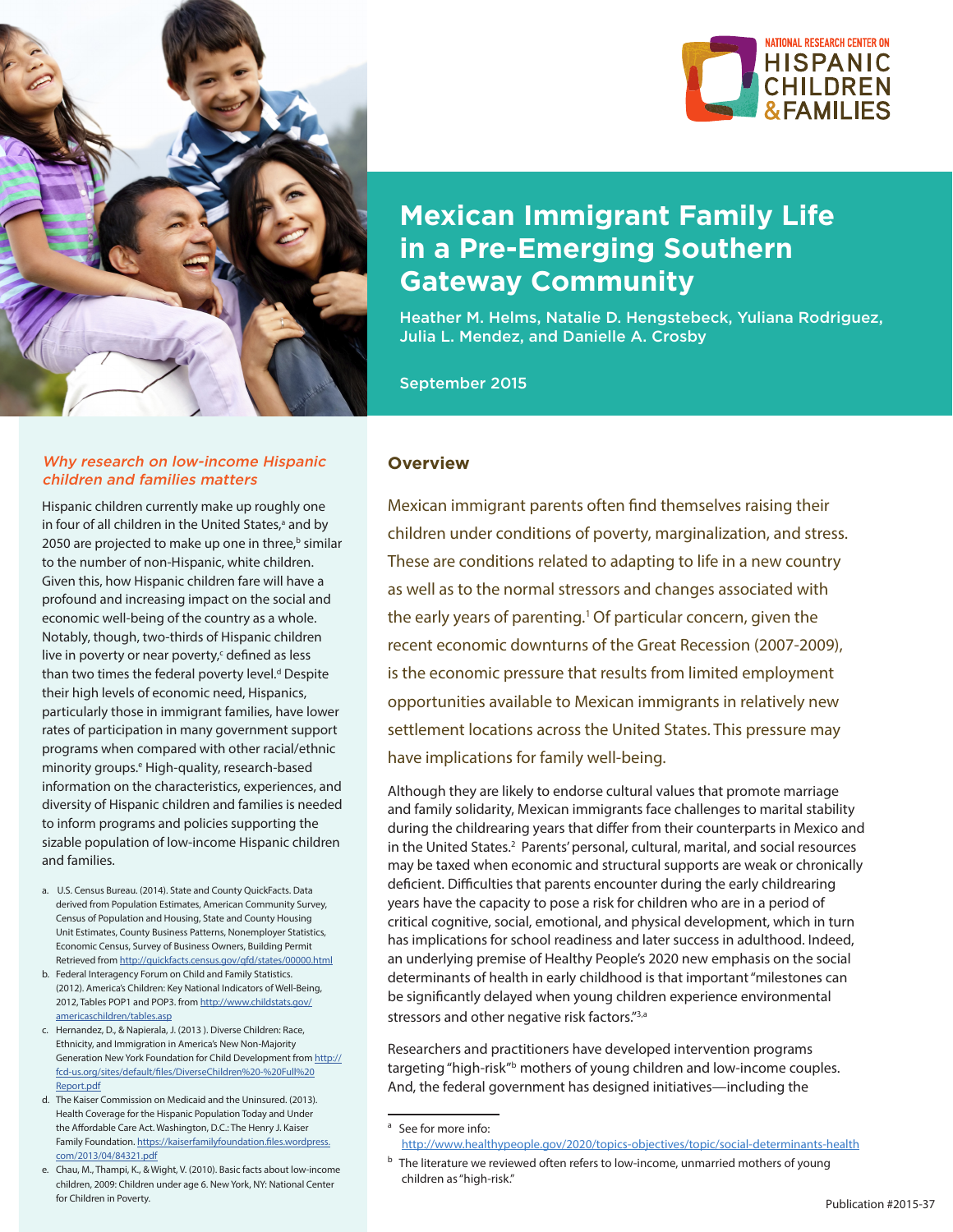Hispanic Healthy Marriage Initiative—to strengthen marriage in low-income populations.4 Yet the basic science that informs these programs for Hispanic populations is limited; few researchers have specifically examined marital quality in Latino or other immigrant populations. This is no less true for Mexican Americans, who are the largest subgroup of Hispanics and make up the largest group of immigrants in the United States.<sup>5</sup> These programs also do not address the larger contexts in which parents' marriages and children's development are embedded.

The purpose of this report is to provide a rich picture of the lives of Mexican-American couples as they navigate parenting and family life in pre-emerging immigrant communities. Specifically, we share insights gleaned from the UNIDOS study of 120 couples with young children living in newly-formed immigrant communities across the state of North Carolina at the start of the Great Recession (see "UNIDOS Study Families" databox). Findings are consistent with other known challenges facing immigrants to the United States. However, this research sheds additional light on the pressures that may impact Latino families in preemerging communities, why families raising children in these contexts may be facing risks associated with their environments, and how policies and programs might capitalize on families' strengths.

# **Key findings and implications**

Here are some of the key findings and implications you will see in this report. More detail is found at the end.

**Daily family life: strengths, challenges and resilience.** Hispanic mothers and fathers in this sample expressed strong commitment to family and children's education. Additionally, employment rates were high. However, although many parents cited family bonds, church involvement, and relationships with non-kin friends as important sources of support, parents reported experiencing unsupportive work environments and considerable stress in their daily lives.

**Parenting in the context of marital relationships.** Mothers and fathers were highly satisfied with their marriages and tended to report high levels of warmth, closeness, and love. However, the transition to parenthood increased tension. Despite this, couples reported satisfying co-parenting relationships and often prioritized co-parenting above their marital relationship and personal interests. Additionally, in contrast to stereotypic assumptions about Mexican-origin parents, most mothers and fathers endorsed flexible gender roles for children.

**Diversity of experiences between and within couples.** Men and women appeared to have experiences of marriage, parenting, and family life that fall along gender lines. Husbands tended to be more satisfied with their marital and co-parenting relationship, and perceive less marital negativity, than wives. Additionally, couples in consensual unions (as opposed to being legally married) reported more negative experiences.<sup>c</sup>

Future research and practice efforts should consider the needs of adults within Hispanic households, given the tremendous impact that family context can have on the development of young children. This includes:

- **•** understanding cultural adaptation;
- **•** paying more attention to the workplace and family functioning, and fostering family resiliency in Latino-focused marriage programs;
- **•** understanding the nuance of families' use of social assistance and building community strengths to supplement governmental assistance; and
- **•** investing in community coalitions or research-to-practice networks.



In this report, we generally refer to both marriages and consensual unions using terminology like "husband," "wife," and "spouse." The couples in this study viewed themselves as married whether legally married or not; moreover, it is culturally appropriate to treat consensual unions as marriage as this is a common practice in Latin America. For more information see De Vos, S. (1999). Comment of coding marital status in Latin America. *Journal of Comparative Family Studies*, 30, 79–93.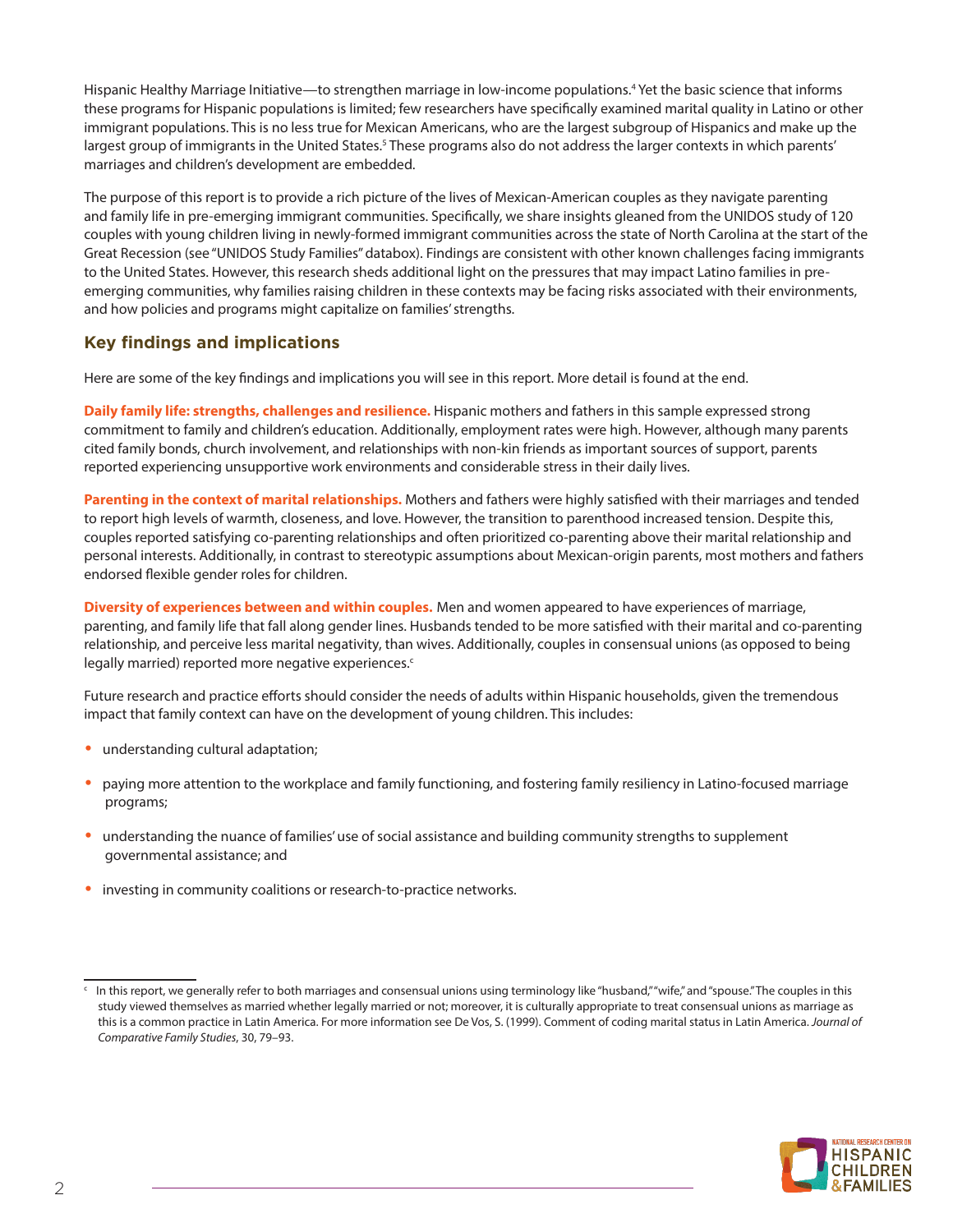# **Background**

**Mexican immigrant families in the United States and North Carolina.** Thirteen percent of the U.S. population is foreignborn, about half of which is Hispanic. One in four U.S. children are either foreign-born or living with at least one foreign-born parent.<sup>6</sup> Between 1980 and 2010, the foreign-born Hispanic population in the United States increased more than three-fold, from 4 million to 19 million, of which the majority were from Mexico.<sup>7,8</sup> Growth was especially rapid in the South, including North Carolina, where the foreign-born Hispanic population increased from 4,000 to 391,000—a more than 9,000 percent increase. Whereas roughly one-third (36 percent) of the 53 million Hispanics in the United States are foreign-born, almost half (47 percent) of North Carolina's Hispanics are foreign-born, making North Carolina the state or district with the fourth-highest percent of foreign-born residents after Maryland, the District of Columbia, and Florida.<sup>9</sup>

Recent estimates indicate that after more than three decades of continued growth, there was a modest decline in the Hispanic foreign-born population of the United States during the Great Recession (December 2007 - June 2009).10 Reasons cited for the decline include higher border enforcement, weaker job and construction markets in the United States, and lower birth rates in origin countries.11 Despite the overall decline, the foreign-born population increased during the recession in some parts of the United States, particularly in new gateway destinations.

**Pre-emerging gateway communities.** Communities characterized by small immigrant populations prior to 1980, but rapid growth in their foreign-born populations beginning in the 1990s are referred to as pre-emerging gateways.<sup>12</sup> Hispanics make up the largest share of the foreign-born growth in these communities.<sup>13</sup> Notably, five of the seven pre-emerging gateway communities in the United States are located in North Carolina, highlighting the state's significance as an increasingly popular destination for foreign-born settlement. It is likely that a large part of the growth in North Carolina was due to internal migration from established gateways, such as California, New York, Florida, and Texas.<sup>14</sup> The rich data gathered from UNIDOS families are uniquely positioned, therefore, to inform our understanding of Latino immigrant families' experiences in Southern preemerging gateways.

**Hispanics and the impact of the Great Recession.** Representing the longest economic downturn in the United States since World War II, the Great Recession impacted Americans across the economic and racial/ethnic spectrum, though the impact was felt more harshly among some groups, including Hispanics. The impacts of the recession were notable in regard to unemployment, income, share of low-income children, and household net worth. Though nationally all groups experienced increased unemployment during the Great Recession, Hispanics experienced disproportionately higher levels of unemployment and slower job recovery.15,16 Further, not only did Hispanic households earn about 20 percent less income than other households at the start of the recession (both nationally and within NC), by the end of the recession this gap had increased by five percent in the United States and 34 percent in North Carolina.17,18

As a result, the percentage of Hispanic children living in low-income households is disproportionately higher than the percentage among the general population in both the United States and North Carolina; it has grown in recent years, but has not yet returned to pre-recession levels. Within North Carolina, 78 percent of Hispanic children currently reside in low-income households.19

Additionally, across the four years leading up to the recession's end in 2009, the median net worth of Hispanic households decreased 63 percent relative to the average household decrease of 26 percent.20,21 In 2011, the median household net worth across the total population in the United States was approximately \$69,000; for Hispanics, this figure was below \$8,000.<sup>22</sup> In sum, although the Great Recession affected many in the United States, the impact on Hispanics was particularly substantial.

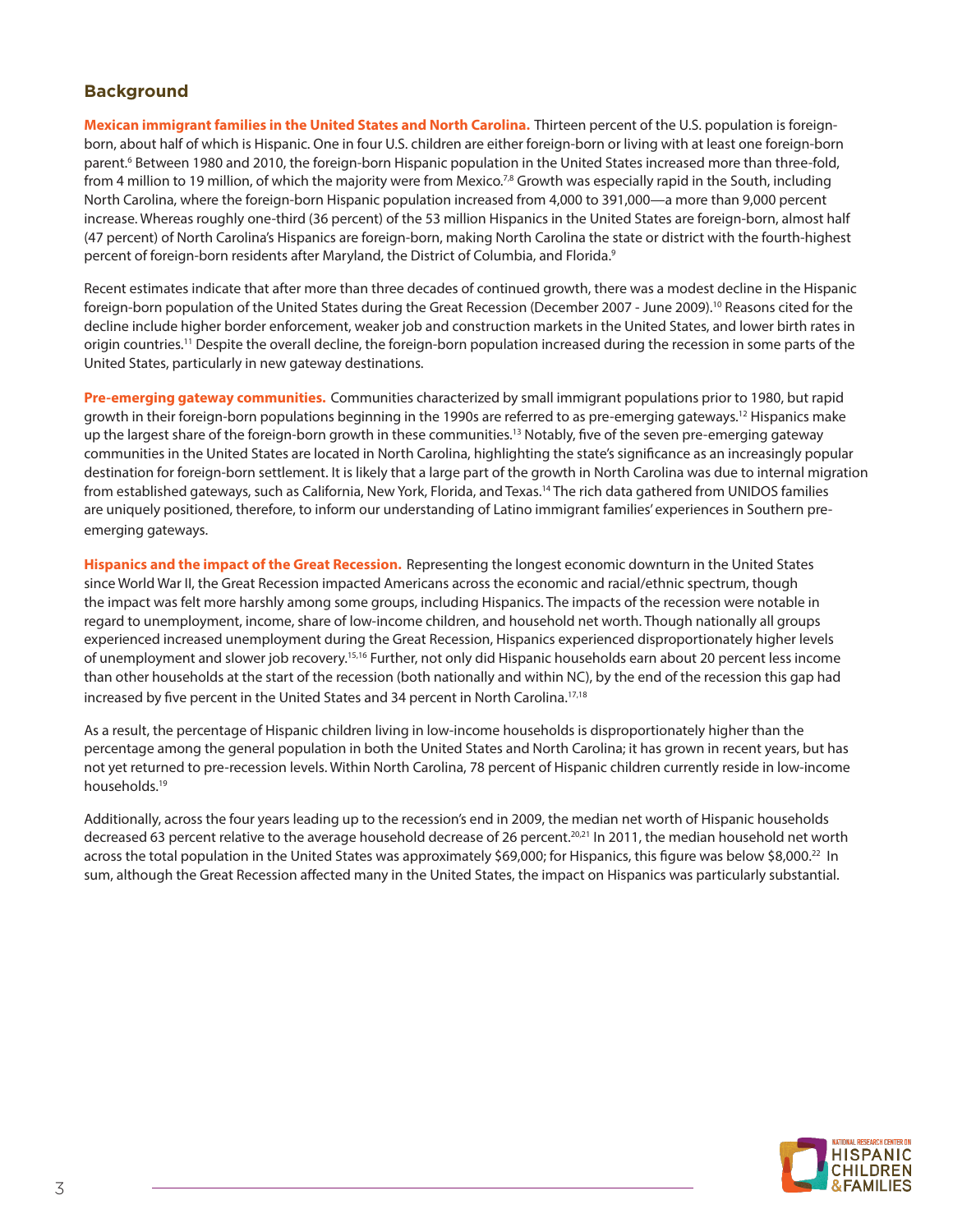#### **UNIDOS study families**

**About the study.** The UNIDOS study was designed to be an in-depth investigation of martial relationships and contextual stress in Mexican-origin families with children. Data were collected at the advent of the Great Recession (2007–2008) in several central North Carolina counties. To be eligible for the study, couples had to be legally married or "living as married" in consensual unions at the initial point of contact, be the biological parents of their minor children, and live together in the same household with their minor children. In addition, couples had to include at least one spouse of Mexican descent, and both spouses had to be of Spanish-speaking, Latin-American origin.

Cultural insiders (i.e., community leaders, clergy, and social service workers with established relationships within the local Latino community) served as liaisons between the research staff and potential participants in the recruitment of 120 couples (240 parents) living in pre-determined census tracts identified for their relatively high concentrations of Latino immigrant family households. Initial contacts with couples were done in person by Latino project staff, social service workers, and community leaders, either in couples' homes or at social service agencies that served the Latino community. Couples were given an informational flyer that included a phone number to call to express interest in participation.

Eligible couples who expressed interest in the study were interviewed by Latino project staff during two- to three-hour inhome, structured interviews, of which all but one were conducted in Spanish. Interviewers were trained in current best practices for research with immigrant populations.<sup>a</sup> Information about cultural adaptation and orientation, depressive symptoms, social network and neighborhood resources, marital quality, family demographic information, and spouses' perceptions of economic pressure was gathered via verbally-administered surveys to compensate for variations in literacy and to allow for a more conversational feel to an otherwise structured interview. All study questionnaires had been used in prior regional and national research with Latino populations and were available in both Spanish and English. In addition to the verbal survey, parents also responded to a brief set of open-ended questions about their immigration experience and raising their children in the United States.

**The sample**. The majority of participating couples (69 percent) were legally married, with the remaining 31 percent of couples "living as married" in consensual unions. Husbands and wives were 30 and 28 years old on average, respectively, and couples had been married/living as married for an average of seven years. Most couples had married or begun living as married in the United States, and all couples were parents with children under the age of 13 living in the home with them. Couples had on average two children, and first-born children tended to be around six years old at the time of the study. The number of children in the family ranged from one to five. No parents reported children who remained in their homeland. For the majority of couples, both spouses were from Mexico; the remaining couples included one spouse from Mexico and one spouse from Central or South America (e.g., Guatemala, El Salvador, and Peru). Ninety-six percent of mothers and all fathers were foreignborn. Consistent with national statistics that indicate that most children in immigrant households are born in the United States, the majority of UNIDOS first-born children were born in the United States. Wives and husbands averaged ten and nine years of formal schooling, respectively. The majority of husbands were employed, and a little over half of wives were employed; family income averaged \$33,000.

<sup>a</sup> Knight, G. R., Roosa, M. W., & Umana-Taylor, A. J. (2009). Sampling, recruiting, and retaining diverse samples. In G. R. Knight, M. W. Roosa, & A. J. Umana-Taylor (Eds.)*, Studying ethnic minority and economically disadvantaged populations: Methodological challenges and best practices* (pp. 29-78). Washington, DC, USA: American Psychological Association. doi: 10.1037/11887-002

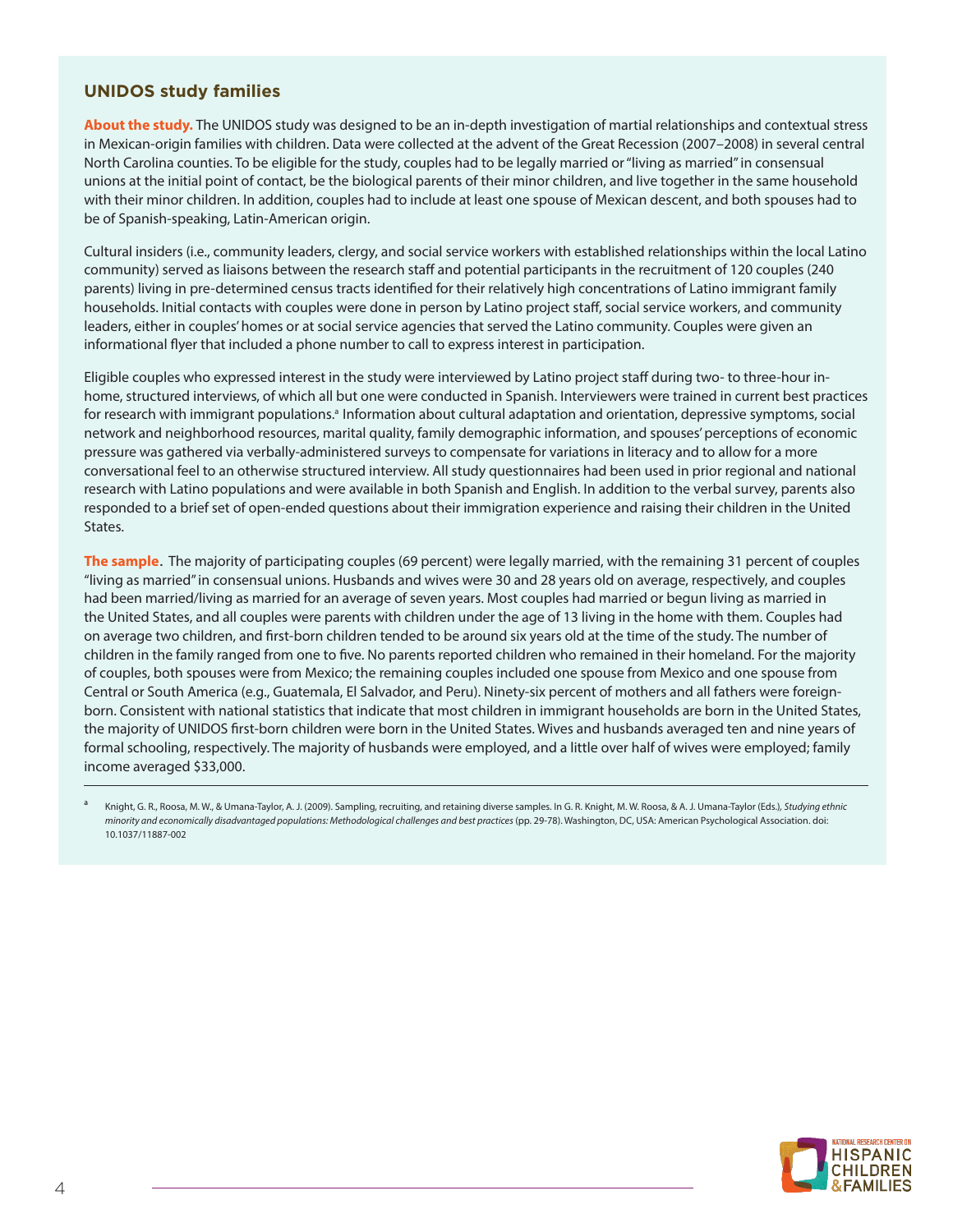#### **Lessons learned: Sample recruitment in pre-emerging gateway communities**

Scholars have documented the difficulty of recruiting and retaining both mothers and fathers in ethnic minority, immigrant couples for marital and family research.<sup>a</sup> The methods used in the UNIDOS study provide a useful model for data collection with potentially hard-to-reach immigrant couples living in pre-emerging immigrant communities. We offer four suggestions based on our experiences with the UNIDOS study. These suggestions align with advice offered by others who have recruited immigrant couples for marital research and/or successfully studied, in two-parent immigrant families, both mothers' and fathers' perspectives of parent-child relationships.<sup>b,c</sup>

- 1. **Choose an appropriate sampling frame.** We recommend selecting a sampling frame with an adequate number of immigrant families. Publicly-available census track data is a useful tool for the purpose of identifying geographic areas with dense Latino and other immigrant populations. Population data is also useful to further identify communities that have experienced rapid growth as well as to determine whether growth is attributed to births versus the arrival of new immigrants.<sup>d</sup>
- 2. **Establish relationships with cultural insiders**. Developing relationships with cultural insiders (e.g., community leaders and organizations, clergy, and social workers) is imperative for recruitment and the identification of appropriate sampling frames. Cultural insiders typically have a sense of the ethnic terrain in various geographic locations, and are likely to know the communities in which families with children live, gather, shop, and conduct business. Taking the time to discuss the nature of the research project, protections for participants, and potential benefits to the larger community with cultural insiders prior to sample recruitment is an important first step. Endorsement of the research project from cultural insiders is essential in areas where actual and/or perceived antiimmigration sentiments exist. We found conventional methods of subject recruitment such as mailings, phone calls, or the distribution of flyers and brochures by local social service agencies, doctors' offices, and public health centers to be ineffective. Indeed, even personal contacts made by Latina project staff members with parents in waiting rooms were unsuccessful. Instead, the majority of couples were recruited via the efforts of cultural insiders who acted as liaisons between the research team and participants. In the context of a pre-emerging gateway community, we found that immigrant couples' willingness and interest evolved out of: 1) the personal contacts made by cultural insiders with whom they were familiar, 2) public endorsements of the research project by these same individuals, and 3) more generally, an established, trusting relationship between couples and cultural insiders in their immediate social context. Finally, although others have written about the difficulty in recruiting husbands and fathers for participation in marital and family research, we found husbands to be open and willing to participate and attributed this to their trust in the referring source who endorsed the research project as beneficial to furthering understanding of Mexican American couples and families.
- 3. **Intentionally sample both husbands and wives,** to recognize the important role of husbands and fathers in immigrant families. This approach also allows researchers to examine the extent to which parents' experiences—both within the same family and across different family contexts—are similar and different. Underlying this approach is the assumption that marital, parenting, and family experiences are differentiated by gender, and that heterosexual marriage is potentially comprised of two, often distinct, "his" and "hers" experiences. These distinct experiences are particularly apparent during family transition periods (e.g., immigration, birth of a child). For example, whereas immigration requires change for both husbands and wives, cultural adaptation is not necessarily experienced in the same way for both. Immigrant husbands and wives may adapt to the host culture at differential rates, have different household and workplace experiences, embrace their ethnic heritage to varying degrees, differ in immigration status, experience the stress of acculturation at different levels of intensity, and perceive and respond to stressors differently.
- 4. **Reduce costs and offer benefits to participation.** Finally, we recommend reducing potential costs of participating by adequately compensating couples for their time, providing transportation to the interview site or interviewing couples in their homes, providing childcare during the interview, conducting interviews in participants' language of choice, and using bilingual interviewers—preferably from the same country of origin. The oral administration of commonly used measures in participants' language of choice allows researchers to interpret their results in the context of the larger literature, while at the same time attending sensitively to participants' language use and literacy abilities. In addition to compensation as a direct benefit, we found that parents also valued educational DVDs and brochures produced by local extension agents pertaining to issues such as parenting, marriage, immigration law, and health care, and educational resources that targeted issues specific to Latinos in that area and that were produced in their native language.

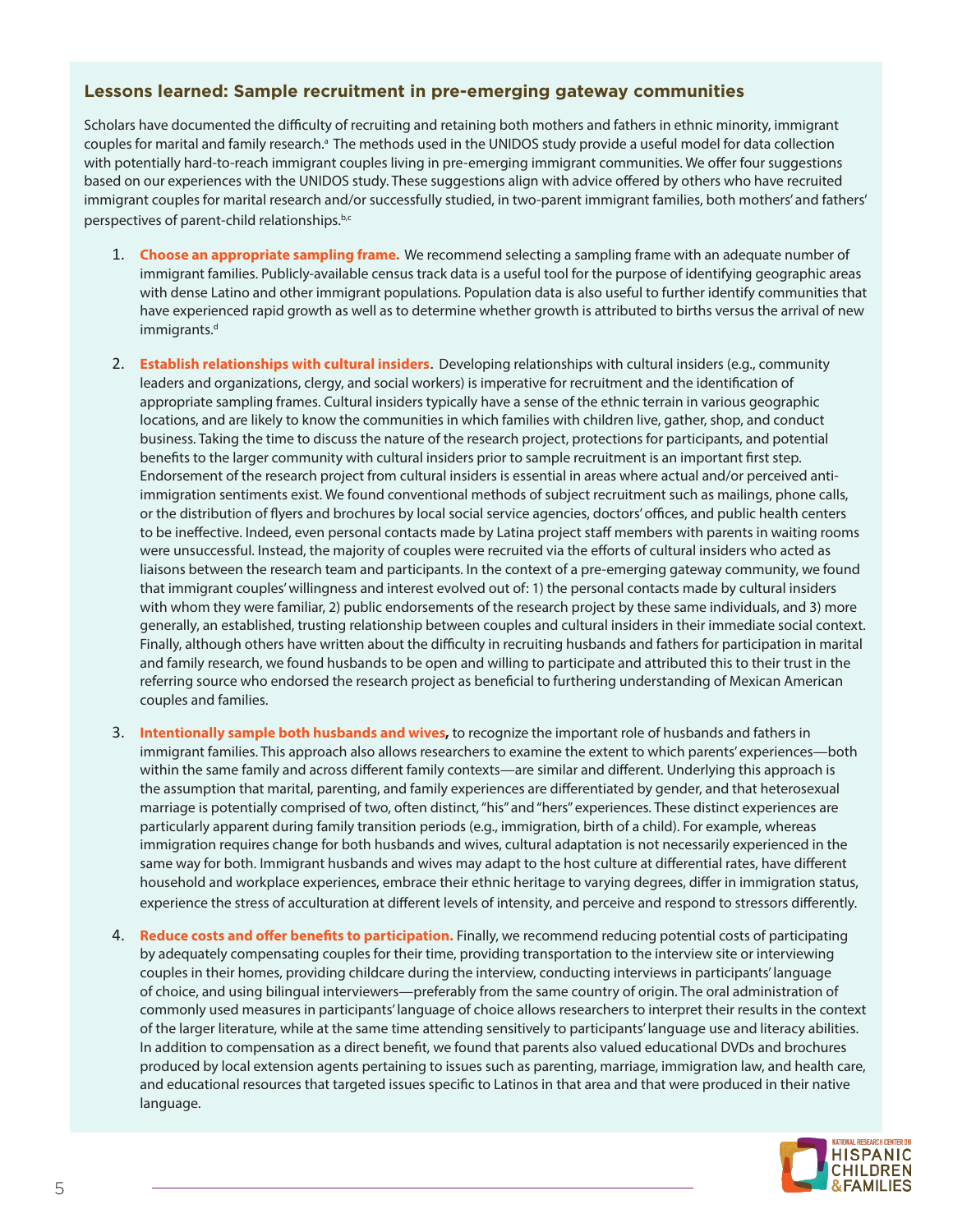For more detailed reading on this topic see:

- Bouchet, S., Torres, L., & Hyra, A. (2012). *Marketing, recruitment, and retention strategies.* Washington, DC, USA: Administration for Children and Families. Retrieved from: http://www.acf.hhs.gov/sites/default/files/opre/marketing\_recruit.pdf
- Bouchet, S., Torres, L., & Hyra, A. (2013). *Hispanics and family-strengthening programs: Cultural strategies to enhance program participation*. Washington, DC, USA: Administration for Children and Families. Retrieved from: [http://www.acf.hhs.gov/sites/](http://www.acf.hhs.gov/sites/default/files/opre/hhmi_brief_5_cultural_adaptations_final_6_5_13_2.pdf) [default/files/opre/hhmi\\_brief\\_5\\_cultural\\_adaptations\\_final\\_6\\_5\\_13\\_2.pdf](http://www.acf.hhs.gov/sites/default/files/opre/hhmi_brief_5_cultural_adaptations_final_6_5_13_2.pdf)
- Knight, G. R., Roosa, M. W., & Umana-Taylor, A. J. (2009). *Studying ethnic minority and economically disadvantaged populations: Methodological challenges and best practices.* Washington, DC, USA: American Psychological Association. doi: 10.1037/11887- 002
- Karney, B. R., Kreitz, M. A., & Sweeney, K. E. (2004). Obstacles to ethnic diversity in marital research: On the failure of good intentions. *Journal of Social and Personal Relationships*, 21(4), 509-526. doi:10.1177/026540750404484
- b Roosa, M. W., Liu, F. F, Torres, M., Gonzales, N. A., Knight, G. P., & Saenz, D. (2008). Sampling and recruitment in studies of cultural influences on adjustment: A case study with Mexican Americans. *Journal of Family Psychology, 22*, 293-302. doi: 10.1037/0893-3200.22.2.293
- c Helms, H. M., Supple, A. J., & Proulx, C. M. (2011). Mexican-origin couples in the early years of parenthood: Marital well-being in ecological context. *Journal of Family Theory and Review,* 3, 67–95. doi: 10.1111/j.1756-2589.2011.00085.
- d Pew Hispanic Center (2011). *The Mexican-American boom: Births overtake immigration.* Washington, DC: Pew Hispanic Center. Retrieved from [http://www.pewhispanic.org/files/](http://www.pewhispanic.org/files/reports/144.pdf) [reports/144.pdf](http://www.pewhispanic.org/files/reports/144.pdf)

## **The larger context of family life**

In the following sections, we provide an illustration of the everyday experiences of both mothers and fathers in Mexican-origin families within their social, economic, cultural, and marital contexts, as well as couples' perceptions of family strengths and stress related to cultural adaptation and economic hardship. Insights gleaned from the UNIDOS couples living in pre-emerging communities at the start of the Great Recession provide an important inside look at the larger family contexts in which parenting and young children's development is embedded.

**Neighborhood context.** Most couples resided in small towns and rural areas rather than cities. Approximately half of the families lived in neighborhoods classified as 50 percent Hispanic (according to 2008 Census data), a third of families lived in neighborhoods ranging from 10-25 percent Hispanic, and the remaining families resided in neighborhoods classified as less than 10 percent Hispanic. Most couples lived in neighborhoods characterized by high poverty (i.e., neighborhood poverty rates ranging from 19 to 32 percent across participants' census tracks). The majority of families lived in neighborhoods with crime indices lower than the national average, though this varied somewhat across communities. Parents' perceptions of neighborhood quality and safety were mixed. Most mothers and fathers generally agreed with statements such as "I think this neighborhood is a good place to live" and "Overall, I am satisfied with my neighborhood." Yet, at the same time, over half of mothers and fathers disagreed with statements that "It is safe in my neighborhood" and "It is safe for my child to play outside my home." Some couples who found themselves in neighborhoods where they felt unsafe looked for new housing in better locations, prompted by the arrival of their first child. For example, one father, reflecting on the birth of his first child in the United States, underscored that looking "for a better and nicer area to live" had become important to him when he and his wife had decided to start a family.

**Economic and work context.** Nearly all fathers and about half of mothers were employed. The majority of employed parents worked 40 hours per week, primarily in low-wage, physically demanding occupations. Fathers were commonly employed as landscapers, home appliance mechanics, painters, construction workers, upholsterers, welders, factory machine operators, and meat cutters. For employed mothers, the most common jobs were meat cutters, production inspectors, packagers, and factory workers. When both parents were employed, fathers earned an average of \$9,000 more than their wives. There were no differences in fathers' earnings based on mothers' employment. The majority of families were low-income, earning less than twice the federal poverty level. Within this low-income classification, 22 percent of families were living below the federal poverty line. Almost none of the employed fathers and mothers had access to health insurance, paid sick leave, or paid vacation through their employers and most indicated that a lack of access to affordable health care or "not being able to go to the doctor in case of an emergency" (23-year-old mother of two children) was extremely stressful.

Although participation in social assistance programs tends to vary widely by type of program and population, national estimates indicate that 24 percent of all American households received at least one means-tested benefit (e.g., cash assistance,

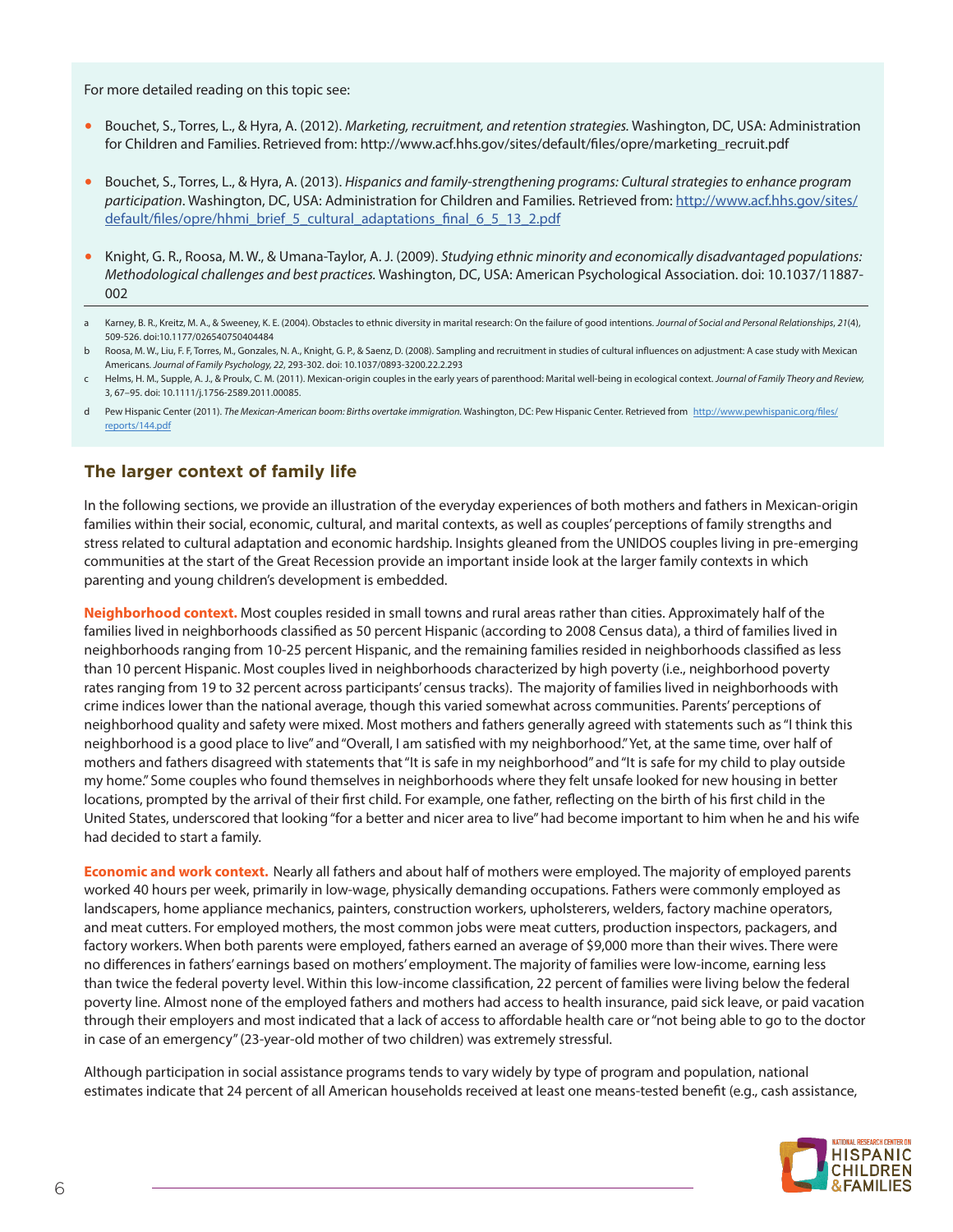Supplemental Security Income, Food Stamps, Medicaid, or WIC) in 2008,<sup>23</sup> with higher rates reported for those more likely to experience economic hardship, such as those headed by single mothers  $(46$  percent)<sup>24</sup> and parents without a high school degree (33 percent).<sup>25</sup> Notably, UNIDOS families rarely used any type of social assistance, despite likely meeting income eligibility criteria. Approximately half of the employed fathers and mothers reported experiencing discrimination at work. As illustrated by the words of a 28-year-old mother of two children, Mexican immigrant parents living in pre-emerging immigrant communities often felt less than welcomed: *"Anglos sometimes look down on us . . . they discriminate against Mexicans or Latinos in general."*

**Parents' cultural identities and perspectives on immigration.** Almost all parents were first-generation immigrants and identified strongly with a Mexican cultural orientation (e.g. classified as "very Mexican/Latino" based on their responses on the Acculturation Rating Scale for Mexican Americans).26 On average, husbands had lived in the United States for 11 years, and wives for 9 years, although variations existed in this general pattern, with some wives immigrating before their husbands and other couples immigrating together. For the participating couples who were married prior to immigrating, staggered migration patterns in which husbands and wives were separated from one another for significant periods of time, or separated repeatedly, were mentioned as a significant stressor and strain on the marriage. When asked about the challenges of immigrating to the United States, a father of three children who had been married for 13 years indicated that *"to be separated from my wife twice"* created a cascading effect of stressors that he and his wife had to overcome when reunified. When commenting on their decision to immigrate, several themes consistently emerged from parents, including coming to the United States for the future of their children (both in terms of economic and educational opportunities), job security for themselves, and providing financial support to extended family residing in their home country. Immigrating parents consistently spoke about the challenges of acculturation, learning English, missing family back home in Mexico, and the long work hours necessary to support a family on low wages.

## **Why did you immigrate? Challenges and opportunities**

*The education of my children … but we now have to work a lot.* (36-year-old mother of two)

*[In the United States] I was able to finish high school. In Mexico I wouldn't have had that opportunity.* (31-year-old father of two)

*For a stable job, to give our children what they need material-wise, and to give them a better future … but not seeing my family has been difficult.* (27-year-old mother of one)

*The situation in Mexico was very difficult. I left my parents behind in Mexico, and when I arrived in the U.S. I had a hard time finding a*  job and had no money. I now work and own a car. (22-year-old father of one)

*I* was able to go back to school and then get a job. My brothers were able to stay in school here in the U.S. (21-year-old mother of one)

*I came to the U.S. for a better life and to help my parents [who stayed behind in Mexico]. I have been able to raise enough money to buy land for my family in Mexico and have learned English but being far away from my family has been hard.* (48-year old father of one)

*To help my parents financially … but not being able to help my children with their schoolwork because of my language difference has been hard. (*31-year-old mother of two)

*To have a better lifestyle and a better salary … but learning to drive and learning the English language has been difficult. (*23-year-old mother of one)

*[Living in the U.S.] has allowed me to own a house and a car but there have been many challenges. When I first arrived in North Carolina there were only a few Latinos. [It was difficult to] get accustomed to life in the U.S. society because of this. (*34-year old father of three)

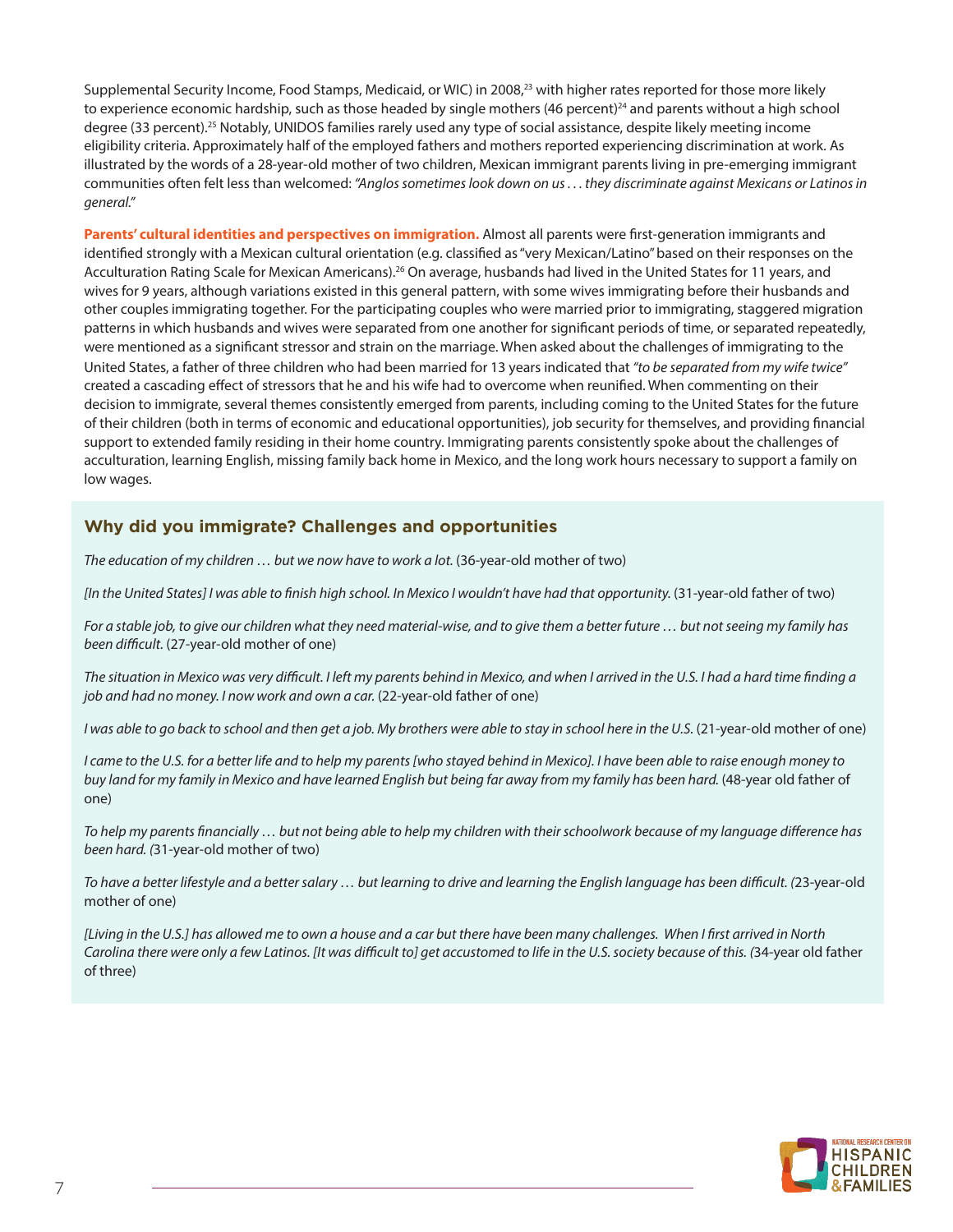**Social networks and extended family context.** The majority of mothers and fathers endorsed *familism,* in which the primacy of family and kin, including the importance of providing emotional and practical support for family members, was valued. "*We*  have a loving family. We think of our kids.... We work hard for them" (30-year-old father of four). This value was reflected in their behaviors and living conditions, with a little over one third of the families housing additional adults in their home. Parents also routinely provided financial assistance to extended family members who remained in Mexico, with some indicating economic provision for extended family as a motivating factor in their decision to immigrate.

As stated by a 30-year-old mother of two children, "*It [immigrating to the U.S.] allowed me to send money to Mexico to help my siblings continue school and [to support] my parents.*" Approximately half of the participating families reported sending remittances to extended family; 50 percent of annual financial remittances ranged from \$100 to \$1,000, 47 percent totaled between \$1,000 and \$6,000, and the remainder exceeded \$6,000. As illustrated in the words of a 32-year-old mother of three, extended family members remaining in Mexico often came to rely on remittances, which further impacted immigrant parents' decisions to remain in the United States. "*I came to the U.S. to work to collect money and then return to Mexico to finish my studies. Then my family faced some difficult issues in Mexico and I decided to stay in the U.S. to help my family economically*." In the context of low family income, these remittances are significant and may make upward mobility more difficult. They also stretch already limited family resources.

The majority of parents reported **religious affiliations**. Approximately half of the parents in the study identified as Catholic and a little over one third as Protestant. The majority of mothers and fathers attended religious services or activities once a week, although fathers' attendance was slightly lower than mothers'. Both mothers and fathers reported relatively high levels of satisfaction with one another's involvement in religious activities. Statistically significant differences in spouses' scores, however, suggested that wives were somewhat less satisfied than were husbands with their spouses' level of church attendance and participation in religious activities. Parents also spoke of how the relationships they formed with their "church family" helped to fill the void or sense of loss they felt in living far from extended family who remained in Mexico. "*My spiritual family at church is a large support!*" said a 32-year-old mother of three.

When asked to identify **individuals in their social network who were important to them and to whom they felt close**, wives averaged five individuals, whereas husbands averaged four individuals. Siblings were identified most frequently by both spouses; most siblings lived in the same or a nearby town/city in North Carolina. Participants' own mothers and non-kin friends were also identified, although less frequently than siblings. The majority of the non-kin friends identified as close social network members by participants were likely to reside in the same or a nearby town. In contrast, the majority of wives' mothers and husbands' mothers who were identified as close social network members remained in Mexico. Both husbands and wives discussed the difficulty in living far from their parents, particularly when they were not able to return home to visit. For example, one wife and mother of five stated "*I left my family behind in Mexico and close friends/relatives. [It has been challenging] not being able to see or visit people in Mexico.*" Similarly, another mother of one expressed that one of the most difficult experiences related to immigrating to the United States was "*when loved ones such as my mother pass[ed] away, I couldn't attend the funeral*." To a lesser degree, participants' fathers, mother in-laws, father in-laws, and other relatives were also represented as members of their close social networks. The frequency of parents' interactions with members of their social network ranged from several times a month to several times a day in the past year and included both face-to-face contact as well as phone contact with those abroad. The average frequency of interaction reported by parents was "daily to several times a week." Importantly, parents reported that social network members were sources of social support (e.g., emotional support, providing care when ill) and childcare (e.g., babysitting, source of parenting advice) that they relied on often, with best friends also serving as confidants regarding marital concerns for both husbands and wives (i.e., "marriage work").<sup>27</sup> Both wives and husbands averaged high levels of satisfaction with the support they received. Husbands and wives did not differ in their perceptions of support received, frequency of contact, or overall satisfaction with their social networks.

**Marital relationships.** Because consensual, or "living as married," unions in Mexico and other Latin American countries are typically publicly (if not legally) recognized as marital unions, and because legal marriage in the United States is not possible when neither partner is a United States citizen, couples who self-identified as legally married or living in a consensual union (viewed as marriage by both partners) were included in the study. No differences were found for the **legally-married versus consensual-union couples** in terms of family size, family income, husbands' and wives' education, nor the number of years husbands had lived in the United States. But compared with legally-married couples, spouses in consensual unions were younger, had younger first-born children, and involved wives who had been living in the United States for fewer years. Couples' legal marital status was also associated with mothers' and fathers' reports of economic pressure and stress related to cultural adaptation; spouses in consensual unions were more likely to experience stress in these domains than legally married spouses. Finally, women (but not men) in consensual marital unions reported higher levels of depressive symptoms, lower marital satisfaction, and more marital negativity than did wives in legally-recognized marital unions.<sup>28</sup>

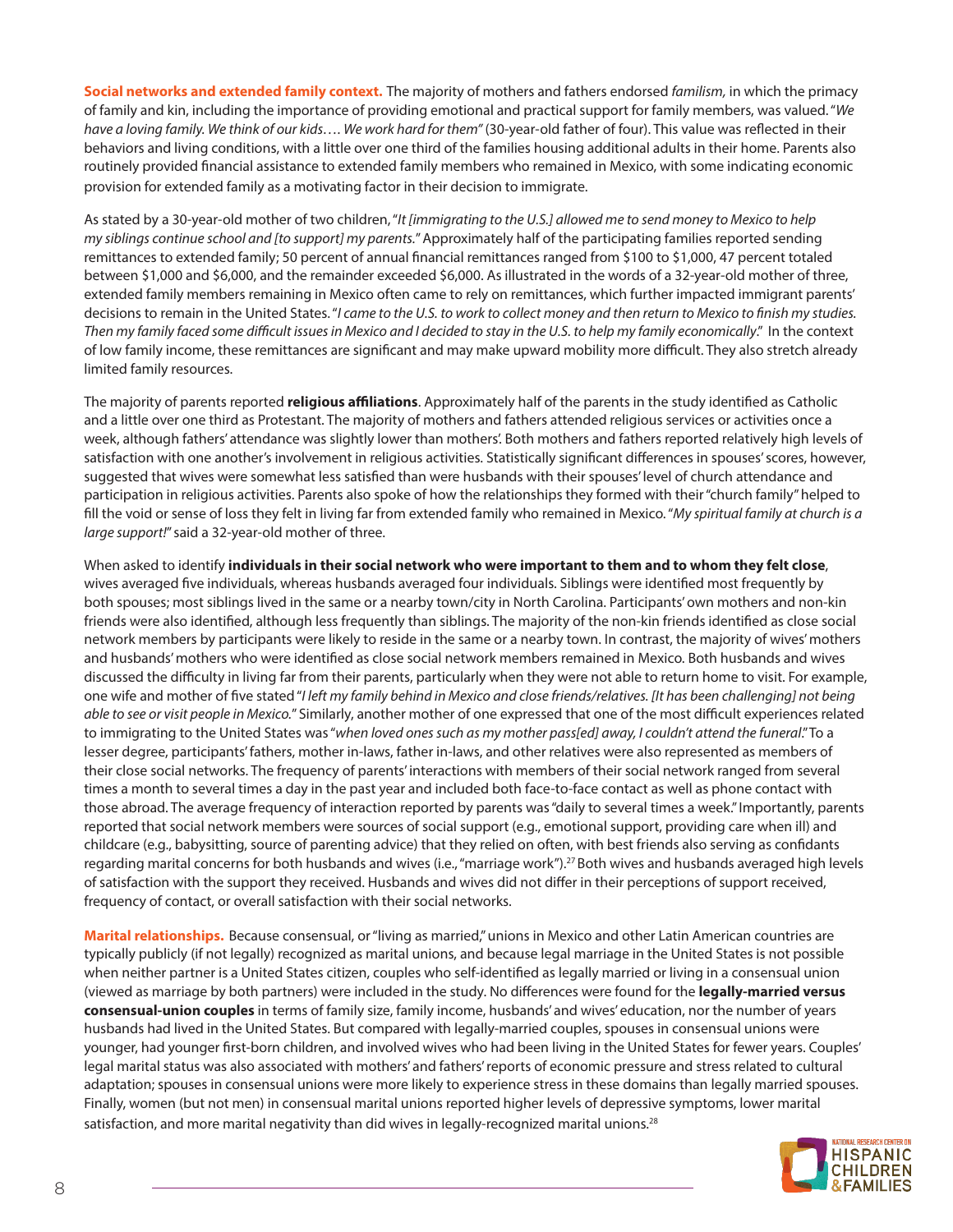Overall, spouses reported relatively high levels of **marital quality,** with the majority of the sample reporting that they were satisfied or extremely satisfied with a variety of general marital domains (e.g., satisfaction with marital communication, decisionmaking, managing finances, and conflicts) as well as culturally relevant domains (e.g., involvement as a couple in cultural traditions and celebrations, interactions with extended family). Similarly, mothers and fathers reported, on average, relatively high levels of warmth, closeness, and love in their marriage, and low to moderate levels of marital conflict and negativity. Although most husbands and wives reported relatively low levels of conflict, marital tensions existed and were often related to or became apparent with the arrival of children.

 "*We argue due to the baby . . . not getting enough sleep. I feel that I am doing many chores around the house . . . but maybe my wife does not see [it] like that."* (30-year-old father)

*"He used to understand me more, however, now he is more stubborn. We used to communicate more. He does not like to talk. We argue more because he does not have patience. Maybe he gets bored. [We have] more responsibilities because of the kids." (*28-year-old mother of four children)

Although many parents acknowledged having more disagreements since the arrival of their children, some expressed that amidst the conflicts they also gained a new appreciation of one another. A 35-year-old father of four said: "*We do not have time for one another. We keep ourselves busy with our kids' activities. We talk more [with each other] but we talk about our kids' childcare, about their school. We talk about our kids' discipline and this has been a big argument for us. We love each other more [since having] kids. [I] appreciate and love my wife for everything she does for me and the kids."*

Regarding **conflict resolution**, husbands and wives were equally likely to bring up marital concerns to their spouse (a.k.a. "marriage work"), with both spouses indicating that they were somewhat likely to bring up concerns and talk them through with their partner when they arose. Again, many parents discussed how talking through marital concerns with their spouse became more important to them after the arrival of children, with some indicating that their love for their children motivated them to work harder on their marriage.

"*When we had no children, we did not take problems as seriously. Now we try to talk more and try to solve the issue (mainly for the children). We now prioritize family above friends and everything else. We have grown closer*." (25-year-old mother of three)

*"We communicate more about how to solve problems and we talk about how each other feels. We also talk about the baby. I'm more attached to my wife and to her work; I understand her job. We argue less."* (39 year-old father of one)

"*[After having children] we became closer and we both became more mature. We thought things through more carefully. We fought for our relationship with more rigor and our communication [with one another] got better*." (25-year-old mother of three)

*"It [our marriage] is better because I feel more unified or united to my family. We both wanted a baby. We cannot go out the same as before, for example, to parties or to the mall. I love my wife more because she gave me three beautiful kids and she treats my kids well . . . with respect. I want to spend more time with my wife. We communicate more because I trust my wife more. With my three babies, it is harder because we did not expect to have a third baby, but now we are happy." (29-year-old father of three)*

Overall, husbands reported greater **marital satisfaction** and less **marital negativity** than did wives. Husbands and wives did not differ in their perceptions of marital warmth. Importantly, variation in spouses' marital satisfaction was predicted by the psychological distress that arose from the challenges of making ends meet during difficult economic times while simultaneously adapting to life in a new country. Specifically, we found that stress external to the marital relationship (e.g., economic pressure and stress related to cultural adaptation) was transmitted to spouses' marital satisfaction via a variety of mechanisms including spouses' depressive symptoms and negative marital exchanges. Wives' marital satisfaction was shown to be uniquely vulnerable to the effects of these contextual stressors through their own and their husbands' depressive symptoms and marital negativity, whereas variations in husbands' marital satisfaction were primarily via husbands' own expressions of marital negativity.29

**Parents' mental health and stress.** Approximately 25 percent of parents scored above the Center for Epidemiologic Studies Depression Scale's cutoff for "significant" **depressive symptomatology**, suggesting potential for clinical levels of depression.

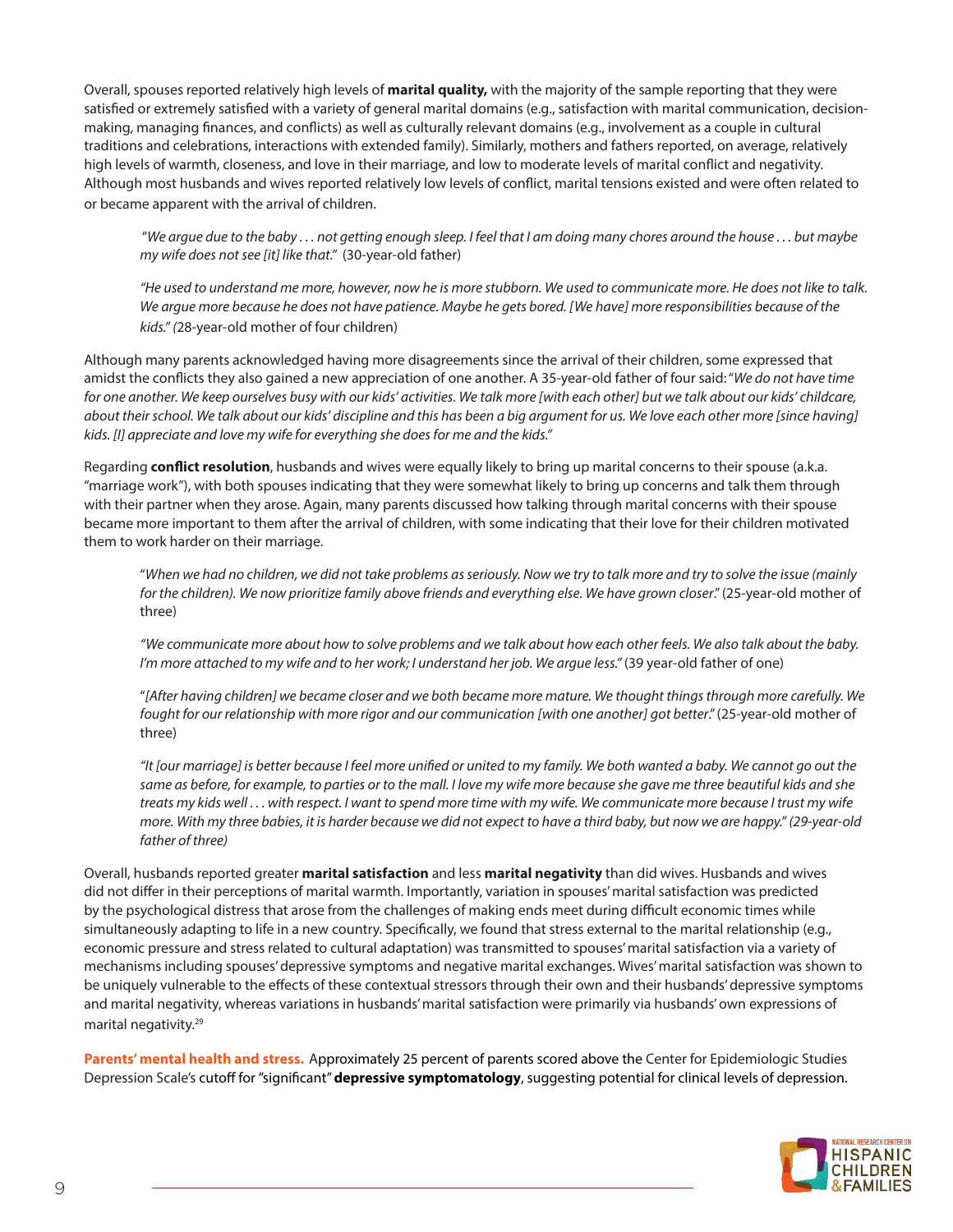These percentages are similar to those reported for men and women separately in a study using the National Comorbidity Survey,<sup>30</sup> but lower than reported in other studies of Latino adults in the United States.<sup>31,32</sup> Husbands and wives did not differ significantly in their levels of depressive symptoms or in their **perceptions of stress related to cultural adaptation**. The majority of both mothers and fathers reported experiencing stress related to English proficiency. Fathers and mothers also reported stress related to pressures to acculturate to U.S. customs and practices, and, to a lesser degree, stress related to pressures to maintain their cultural heritage. As one 42-year-old father of three children stated, "*[We came to the United States] to search for a better future … but it has been challenging to adjust to life in the USA and Anglo society*." Of those parents who reported stress across these three domains of cultural adaptation, the majority reported moderate levels of stress. Regarding **stress related to economic hardship**, wives perceived more economic pressure related to paying bills and having enough money by the end of each month than did their husbands, with about twice as many mothers as fathers indicating that they did not have enough money to cover necessities each month, including clothing, housing, household items, and car expenses.

**Parenting.** Mothers' and fathers' gendered parenting beliefs about raising sons versus daughters, discussions with one another and other close social network members about parenting concerns, and satisfaction with their co-parenting relationship were examined. Although a statistically significant gender difference emerged for parents' **gendered parenting beliefs** indicating that fathers endorsed more stereotypic beliefs than mothers, the majority of both mothers and fathers *disagreed* with statements indicating that education, personal strength, independence, and the ability to hold down a good job in adulthood are more important to foster in sons than daughters. Spouses' scores were positively correlated and indicated within-couple agreement in parents' beliefs, with most couples endorsing flexible beliefs about gender roles for boys and girls that challenged stereotypic notions about Mexican-origin families.

In addition to assessing parents' gendered beliefs about raising sons and daughters, mothers and fathers were also asked the **extent to which they talked to one another and other close individuals outside the family about childrearing and parenting concerns**. The majority of mothers and fathers indicated that they talked to their spouse about parenting issues and childrearing. Wives reported bringing up these discussions to their husbands more frequently than their husbands reported bringing up similar concerns with their wives. Although this gender difference was statistically significant, it was relatively small in magnitude and indicated that both spouses sought out one another often in the past year to discuss parenting concerns, childrearing, and their division of co-parenting responsibilities, and often prioritized co-parenting over their marital relationship and personal interests.

"*Our children are first and then us. We always talk about our kids and less about our relationship. We always try to come to an agreement [about the kids]*." (36-year-old mother of three)

"*Our roles change a lot because now that we have kids . . . all of the attention goes to them, to the kids. Discipline issues; my wife wants to be less rigid. We have more responsibilities . . . checking kids' homework. We communicate more. We have to tell the kids what's right or not right. I've learned how to communicate more with my wife.*" (36-year-old father of three)

"*We are . . . busy with the baby. We sleep less because he is six months old. We think of our child first before making any decisions. We communicate more about the things that our child does. We have no time for intimacy because we are tired. My husband helps me in household duties and the baby. He understands me . . .* " (25-year-old mother of one)

Although husbands and wives generally felt supported in their parenting roles by members of their social networks, spouses talked to one another more often than their closest social network members about childrearing and parenting concerns. Even so, a majority of mothers and fathers reported talking to trusted individuals outside the family "often" to "very often" about childrearing and parenting concerns. Mothers were more likely than fathers to seek out their closest social friends or kin as sources of parenting and childrearing advice and guidance.

Overall, parents reported **satisfaction with their co-parenting relationship** with one another. A statistically significant gender difference in mothers' and fathers' co-parenting satisfaction was found, however, and indicated that husbands were more satisfied with their co-parenting relationship than their wives. Again, the gender difference in co-parenting satisfaction within couples was small and indicated that wives reported that they were very satisfied, whereas husbands reported that they were extremely satisfied, on average, across a variety of domains of co-parenting. Neither mothers' nor fathers' co-parenting satisfaction was significantly related to either spouse's gendered parenting beliefs or orientation toward *familism*, or the level of agreement between spouses in these areas. Nor did husbands' and wives' co-parenting satisfaction vary based on wives' employment status. Instead, parents' co-parenting satisfaction was linked to both spouses' reports of marital warmth and the extent to which they discussed parenting concerns with one another, suggesting that positive co-parenting is more likely to

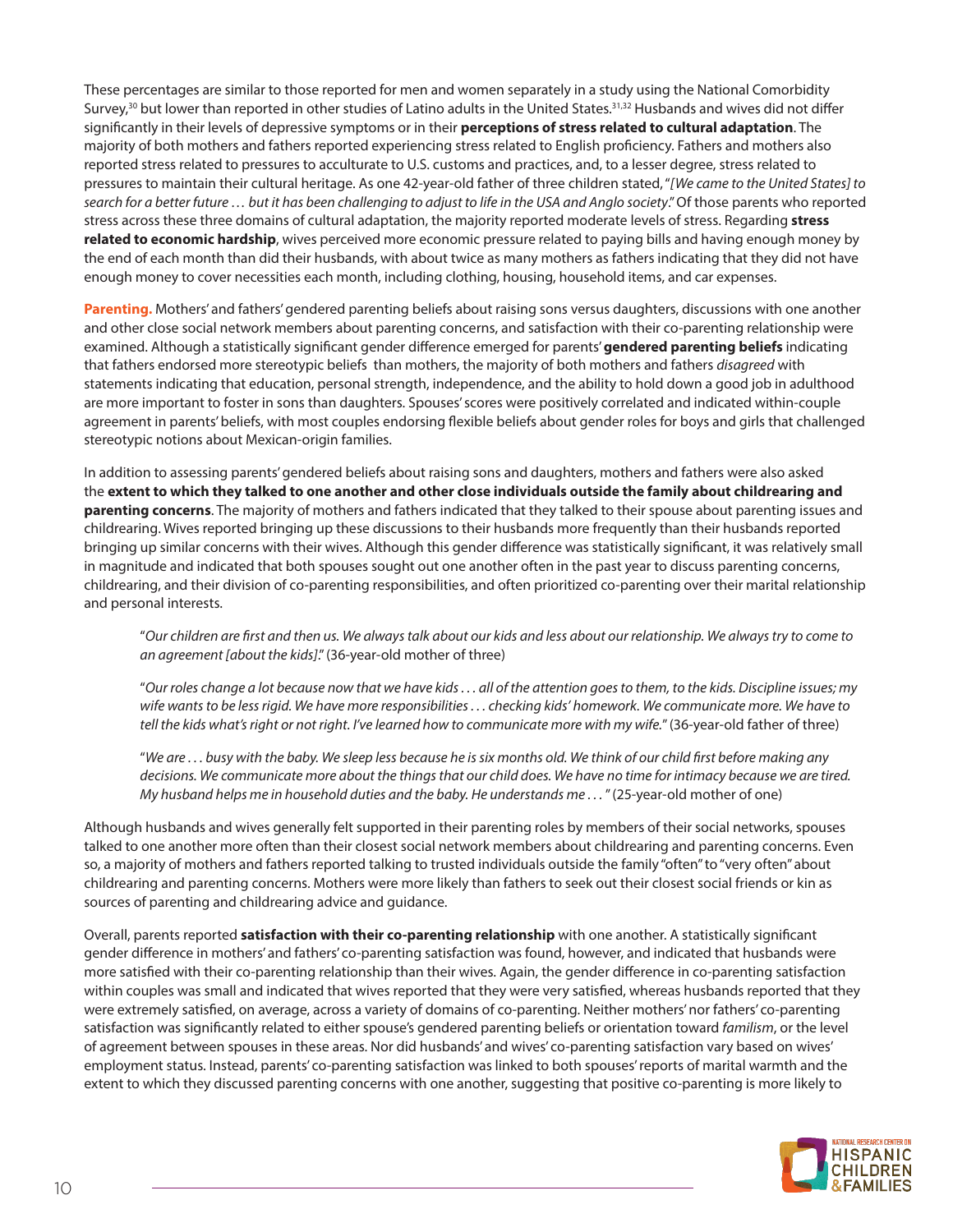occur in a marital context characterized by expressions of affection and warmth in which both spouses feel connected to one another emotionally and valued by their partner.<sup>33</sup>

## **Implications for research, practice, and future directions**

Findings from the UNIDOS study are consistent with other known challenges facing immigrants to the United States. However, a focus on Latino families in the Southern United States sheds additional light on different pressures that may influence Latino families in pre-emerging communities, why families raising children in these contexts may be facing risks associated with their environments, and how policies and programs might capitalize on families' strengths. We recommend that future research and practice efforts more specifically consider the needs of the adults within Hispanic households, given the tremendous impact that family context can have on the development of young children. Below we detail some of these considerations and offer recommendations for practice and new research.

**1. Understanding of cultural adaptation.** Cultural adaptation within an emerging immigrant context is complicated due to less-established social networks and less infrastructure to address the needs of Latino families. Going beyond standard recommendations for service providers to engage in outreach to this population requires innovative strategies and pilot programs to determine efficacy. For example, helping newly-arriving immigrant families develop, access, and expand local social networks can be critical for connecting them to health, educational, and vocational resources. This is vitally important in communities like those in North Carolina, which have lost industry and vocational opportunities filled by Latino families prior to the Great Recession, and where families are less likely to have financial safety nets.

**2. More attention to the workplace and family functioning.** When families are working, attention to the workplace climate, hours, and other aspects of parents' employment is critical for researchers and practitioners seeking to understand and promote family well-being. Many families reported no health insurance and/or paid leave. This lack of protection and workplace flexibility creates tremendous stress for parents with young children, and is an important piece of the family context that has trickle down effects to children in Latino immigrant families. Moreover, opportunities for job training or adult education programs are limited due to significant funding cuts for these programs at the federal level;<sup>34</sup> so, supports previously offered to employed Latino adults or those seeking employment are now significantly lacking throughout all communities, not just those in pre-emerging or emerging communities. Lack of insurance also prevents families from accessing services for mental health needs, which is troubling given the high prevalence of stress and depressive symptoms reported by both mothers and fathers in the UNIDOS sample. Ultimately, economic instability may be associated with instability in other domains (such as family functioning), which can spill over and negatively impact children in vulnerable families.<sup>35</sup>

**3. Nuanced perspectives on families' use of social assistance.** Very few families reported use of social assistance programs, despite significant economic strains. To better understand this issue for Latino families is a pressing concern for policymakers and practitioners seeking to enroll families in economic assistance, job training, and/or early care and education programs. While it is likely that a number of families experience significant access barriers including lack of knowledge or language barriers, it is also necessary to understand the beliefs of families who decline social assistance despite eligibility. To better meet the needs of Latino families, including those in pre-emerging communities and/or those who are first-generation immigrants, a more careful examination of parents' preferences, beliefs, and concerns regarding social assistance use is needed.

**4. Fostering family resiliency in Latino-focused marriage programs.** Interventions seeking to support resilience within the family in programs that serve married or cohabitating Latino parents may be informed by the UNIDOS study results, which highlight both resilient behaviors and values. Family strengths identified in this research include strong parental values of family cohesion and warmth (*familism*), satisfying and supportive social network relationships, mothers' and fathers' commitment to employment and the financial support of their families, relatively high levels of marital quality and co-parenting satisfaction, the involvement of both fathers and mothers in household decision-making and childrearing, and parents' flexibility in gendered beliefs about childrearing. Practitioners are encouraged to differentiate between family-oriented behaviors (e.g., family cohesion, expressions of marital warmth) and family-oriented values that emphasize these behaviors (e.g., *familism*, gendered beliefs about family roles), to better help parents identify and bridge gaps that may exist between the values they endorse and their parenting and marital behaviors. Comments from the UNIDOS parents emphasize that the arrival of children often motivated spouses to work harder on their marriage, including changing their marital behavior patterns and improving their marital problem-solving skills. This period of family transition could be capitalized on in interventions with couples, as it presents a point of entry for better aligning values parents hold about the importance of family with actual marital behaviors that are linked with family stability. Future research can also test how these factors relate to child adjustment over time.

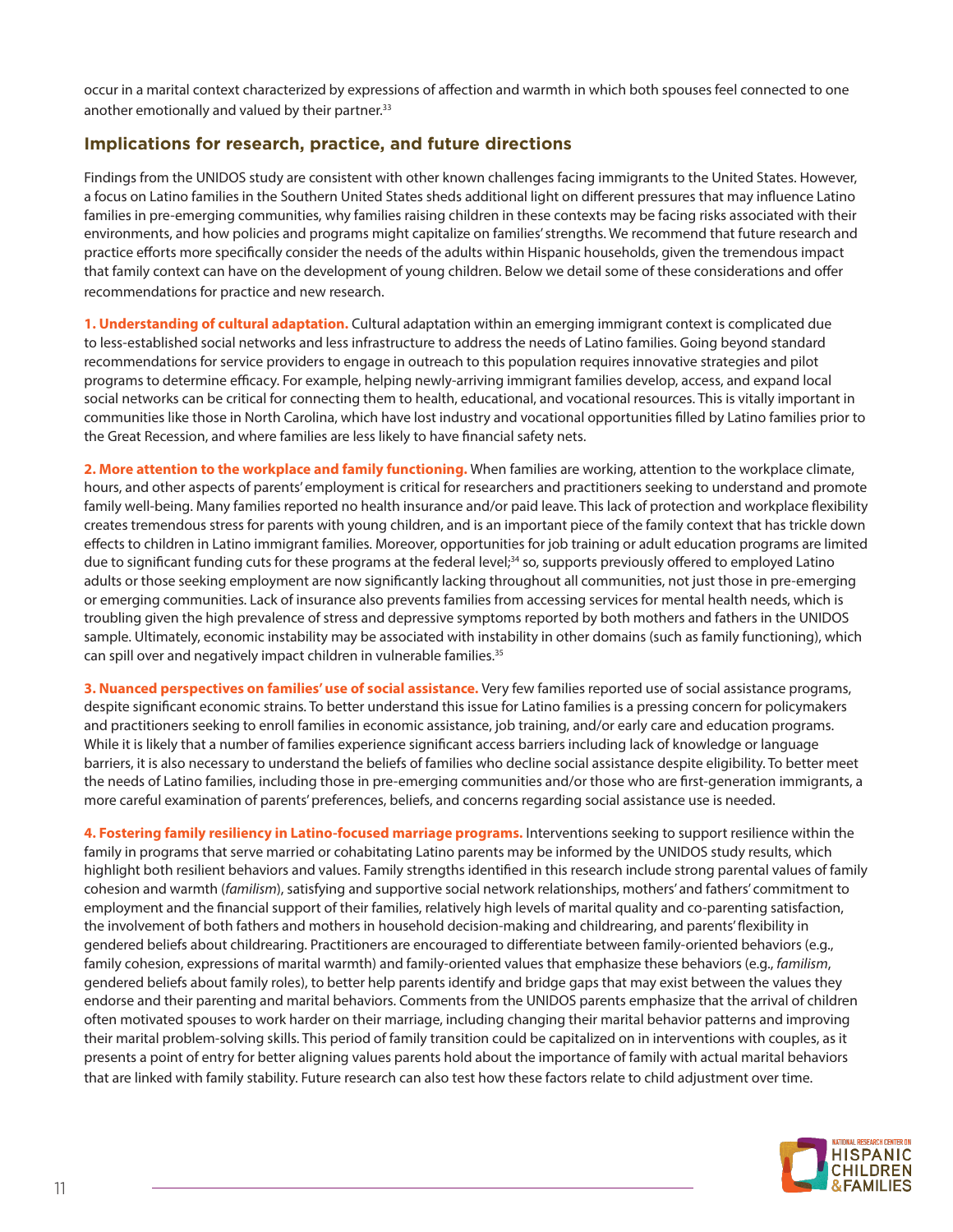**5. Examining pressures on wives and husbands.** A more careful consideration of potentially gendered stress transmission processes in the family should be a focus of future research and practice. The UNIDOS study findings underscore the importance of attending to a variety of contextual pressures and stressors experienced by both parents and the manner in which stressors external to the family may be linked to parents' personal well-being and family functioning. For example, practitioners working with Latino couples should be mindful of the potential for stress related to cultural adaptation and economic hardship to influence parents' marital and family functioning via increases in spouses' psychological distress and negative marital exchanges. The gendered nature of this process suggests an added burden on wives. Perhaps due to a relationally-oriented sense of self and underlying cultural values that emphasize the centrality of marital roles for women, wives may be uniquely vulnerable to their partners' depressed mood and negativity. Accordingly, adaptive coping strategies for dealing with partner stress for wives could be added to existing marital interventions efforts.

**6. Building community strengths to supplement governmental assistance.** Ultimately, leveraging additional resources to assist Latino families in emerging immigrant communities is a complex issue. While existing programs, such as early childhood education and financial assistance programs, may be expanded to serve Latino communities better, such efforts will ultimately fail if support in the community is not broadly available or trusted. One report discussed "pockets of good practice," defined as community support identified by Latino families living within an otherwise non-supportive environment.<sup>36</sup> As evidenced in the words of the UNIDOS parents, disenfranchisement and fear in their local communities may exist. Safe havens or supportive influences may be key for connecting available resources with those in need. Cultural insiders or brokers as described in this report may serve in this role.

**7. Investing in community coalitions or research-to-practice networks.** University-community partnerships may be an effective strategy for engaging Latino families in emerging communities in longitudinal research that will showcase how resilience within the family impacts the adaptation of young Latino children. The UNIDOS study was possible because of grant funded-research and a carefully established partnership developed between 120 families living in a range of communities across North Carolina, social service agencies, and university researchers and graduate students. Such research requires a significant time investment in establishing dialogue with communities about the types of concerns and problems that are of interest to both researchers and community members. Other partnerships or research-to-practice networks might be equally effective in mobilizing resources to address needs of Latino families at the local or state level. For more detailed reading see: La Hoz, A. E. (2013*). Working with Latino individuals, couples, and families: A toolkit for stakeholders.* Washington, DC: National Resource Center for Healthy Marriage and Families. Retrieved from:<http://tinyurl.com/latino-toolkit-p>

## **Read more about the UNIDOS findings**

To learn more about the UNIDOS study and the quantitative findings summarized in this report, please refer to the following publications:

Wood, C., Helms, H.M., Supple, A. J., & Perlman, D. (2015). Gender-typed attributes and marital satisfaction among Mexican immigrant couples: A latent profile approach. *Journal of Family Psychology, 29* (3)*,* 321-30.

Rodriguez, Y., Helms, H. M., Supple, A. J., & Hengstebeck, N. (2014). Mexican immigrant wives' acculturative stress and spouses' marital quality: The role of wives' marriage work with husbands and close friends. *Journal of Family Issues*, Published online before print December 5, 2014, doi:10.1177/0192513X14561519.

Hengstebeck, N., Helms, H. M., & Rodriguez, Y. (2015). Spouses' gender role attitudes, wives' employment status, and Mexicanorigin husbands' marital satisfaction. *Journal of Family Issues*, *36 (1)*, 111-132. (First published on-line August 20, 2014).

Helms, H. M., Supple, A. J., Su, J., Rodriguez, Y., Cavanaugh, A., & Hengstebeck, N. (2014). Economic pressure, cultural adaptation stress and marital quality among Mexican-origin couples. *Journal of Family Psychology*, *28*, 77-87.

Helms, H. M., Supple, A. J., & Proulx, C. M. (2011). Mexican origin couples in the early years of parenthood: Marital well-being in ecological context. *Journal of Family Theory and Review*, *3*, 67-95.

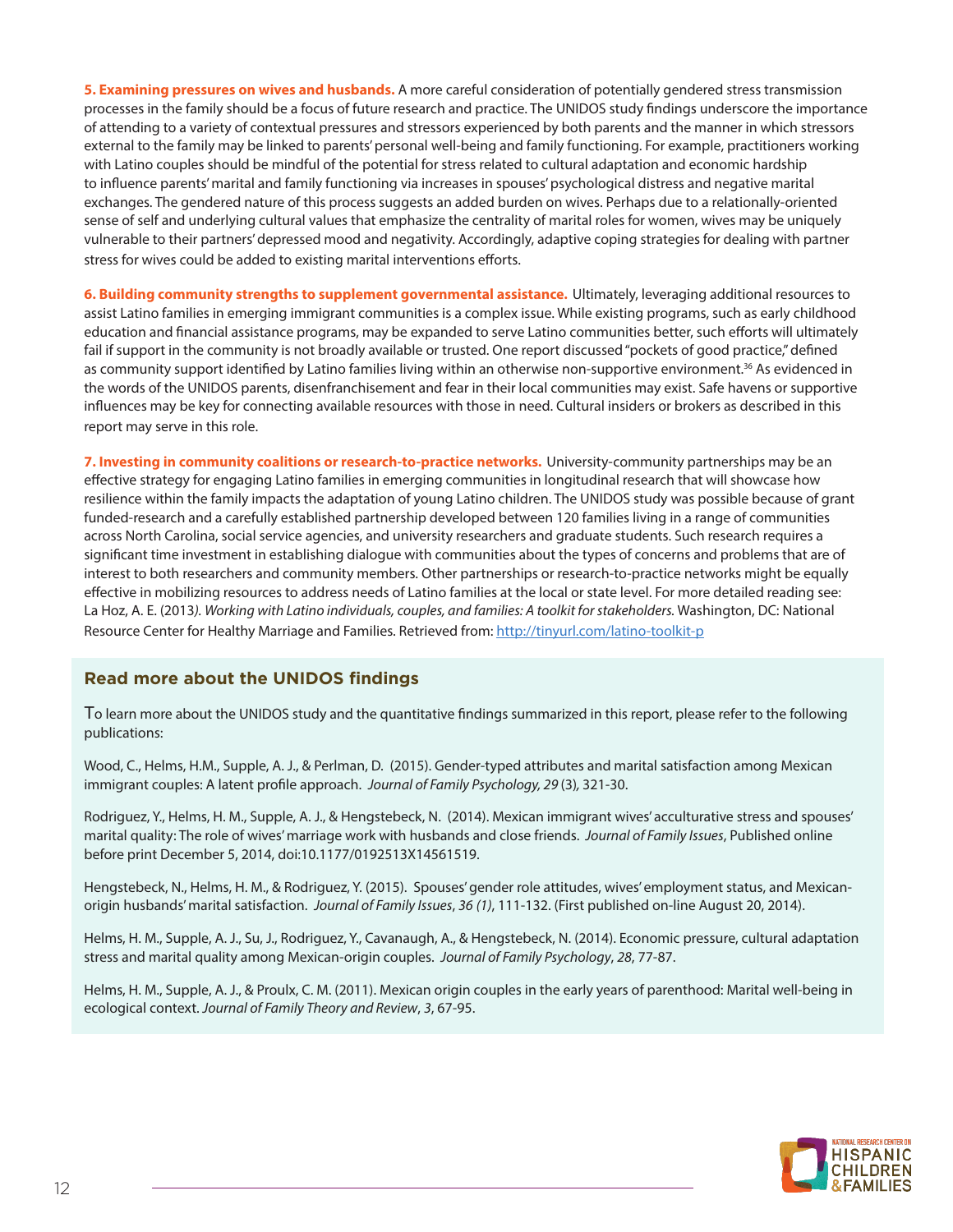## **Endnotes**

- 1 Helms, H. M., Supple, A. J., & Proulx, C. M. (2011). Mexican-origin couples in the early years of parenthood: Marital well-being in ecological context. *Journal of Family Theory and Review,* 3, 67–95. doi: 10.1111/j.1756-2589.2011.00085.x
- 2 Padilla, A. M., & Borrero, N. (2005). Effects of acculturative stress on the Hispanic family. In P. Wong and L. Wong (Eds.) Handbook of multicultural perspectives on stress and coping (pp. 299-317). New York: Kluwer Academic Press.
- 3 U.S. Department of Health and Human Services. (2011). 2020 topics & objectives: Early and middle childhood. Retrieved from <http://www.healthypeople.gov/2020/topics-objectives/topic/early-and-middle-childhood?topicid=10#two>
- 4 Wright, G., Mellgren, L, & Lorres, L. (2010). Providing culturally relevant services: Programs in the Hispanic Healthy Marriage Initiative Implementation Evaluation. Washington, DC, USA: Administration for Children and Families. Retrieved from: [http://](http://www.acf.hhs.gov/sites/default/files/opre/hhmi_practict_brief_1_final.pdf) [www.acf.hhs.gov/sites/default/files/opre/hhmi\\_practict\\_brief\\_1\\_final.pdf](http://www.acf.hhs.gov/sites/default/files/opre/hhmi_practict_brief_1_final.pdf)
- 5 Motel, S., & Patten, E. (2012). The 10 largest Hispanic origin groups: Characteristics, rankings, top countries. Washington, DC, USA: Pew Research Center. Retrieved from: [http://www.pewhispanic.org/2012/06/27/the-10-largest-hispanic-origin-groups](http://www.pewhispanic.org/2012/06/27/the-10-largest-hispanic-origin-groups-characteristics-rankings)[characteristics-rankings-top-counties/](http://www.pewhispanic.org/2012/06/27/the-10-largest-hispanic-origin-groups-characteristics-rankings)
- 6 Kids Count Data Center. The Annie E. Casey Foundation. Retrieved from: <http://datacenter.kidscount.org>
- 7 Singer, A. (2008). Twenty-first-century gateways: An introduction. In A. Singer, S. W. Hardwick, & C. Brettell (Eds.), *Twenty-first century gateways: Immigrant incorporation in suburban America* (pp. 3-30). Washington, DC: Brookings Institution Press.
- 8 Wilson, J. H., & Singer, A. (2011). *Immigrants in 2010 metropolitan America: A decade of change.* Washington, DC: Center on Urban and Metropolitan Policy, The Brookings Institution. Retrieved from [http://www.brookings.edu/~/media/research/files/](http://www.brookings.edu/~/media/research/files/papers/2011/10/13%20immigration%20wilson%20singer/1013_immigration_wilson_singer.pdf) [papers/2011/10/13%20immigration%20wilson%20singer/1013\\_immigration\\_wilson\\_singer.pdf](http://www.brookings.edu/~/media/research/files/papers/2011/10/13%20immigration%20wilson%20singer/1013_immigration_wilson_singer.pdf)
- 9 U.S. Census Bureau. (2012). Hispanic or Latino population in the United States [Data]. *2012 American Community Survey 1-Year Estimates*. Retrieved from <http://factfinder2.census.gov>
- 10 U.S. Census Bureau. (2007, 2009). Sex by age by nativity (Hispanic or Latino) [Data]. *2007/2009 American Community Survey 1-Year Estimates*. Retrieved from<http://factfinder2.census.gov>
- 11 Passel, J. S., Cohn, D., Gonzalez-Barrera, A. (2012). *Net migration from Mexico falls to zero—and perhaps less.* Washington, DC: Pew Hispanic Center. Retrieved from [http://www.pewhispanic.org/files/2012/04/Mexican-migrants-report\\_final.pdf](http://www.pewhispanic.org/files/2012/04/Mexican-migrants-report_final.pdf).
- 12 Singer, A. (2004). *The rise of new immigrant gateways.* Washington, DC: Center on Urban and Metropolitan Policy, The Brookings Institution. Retrieved from [http://www.brookings.edu/~/media/research/files/reports/2004/2/demographics%20](http://www.brookings.edu/~/media/research/files/reports/2004/2/demographics%20singer/20040301_gateways.pdf) [singer/20040301\\_gateways.pdf](http://www.brookings.edu/~/media/research/files/reports/2004/2/demographics%20singer/20040301_gateways.pdf)
- 13 Singer, A. (2008). Twenty-first-century gateways: An introduction. In A. Singer, S. W. Hardwick, & C. Brettell (Eds.), *Twenty-first century gateways: Immigrant incorporation in suburban America* (pp. 3-30). Washington, DC: Brookings Institution Press.
- 14 Perry, M. J., & Schachter, J. P. (2003). *Migration of natives and the foreign-born: 1995 to 2000*. Washington, DC: U.S. Government Printing Office. Retrieved from: <http://www.census.gov/prod/2003pubs/censr-11.pdf>
- 15 U.S. Census Bureau. (2007). *Unemployed persons by marital status, race, Hispanic or Latino ethnicity, age, and sex: 2007*. Washington, DC: U.S. Government Printing Office. Retrieved from<http://www.bls.gov/cps/aa2007/cpsaat24.pdf>
- 16 U.S. Census Bureau. (2009). *Unemployed persons by marital status, race, Hispanic or Latino ethnicity, age, and sex: 2009.* Washington, DC: U.S. Government Printing Office. Retrieved from [http://www.bls.gov/cps/aa2009/cpsaat24.pdf]( http://www.bls.gov/cps/aa2009/cpsaat24.pdf)
- 17 U.S. Census Bureau. (2009). *Table H-8. Median Household Income by State: 1984 to 2013.* Washington, DC: U.S. Government Printing Office. Retrieved from <http://www.census.gov/hhes/www/income/data/historical/household/2013/h08.xls>
- 18 U.S. Census Bureau. (2007). Median household income in the past 12 months (in 2007 inflation-adjusted dollars) (Hispanic or Latino householder). 2007 American Community Survey 1-year estimates**.** Washington, DC: U.S. Government Printing Office. Retrieved from<http://factfinder.census.gov/>

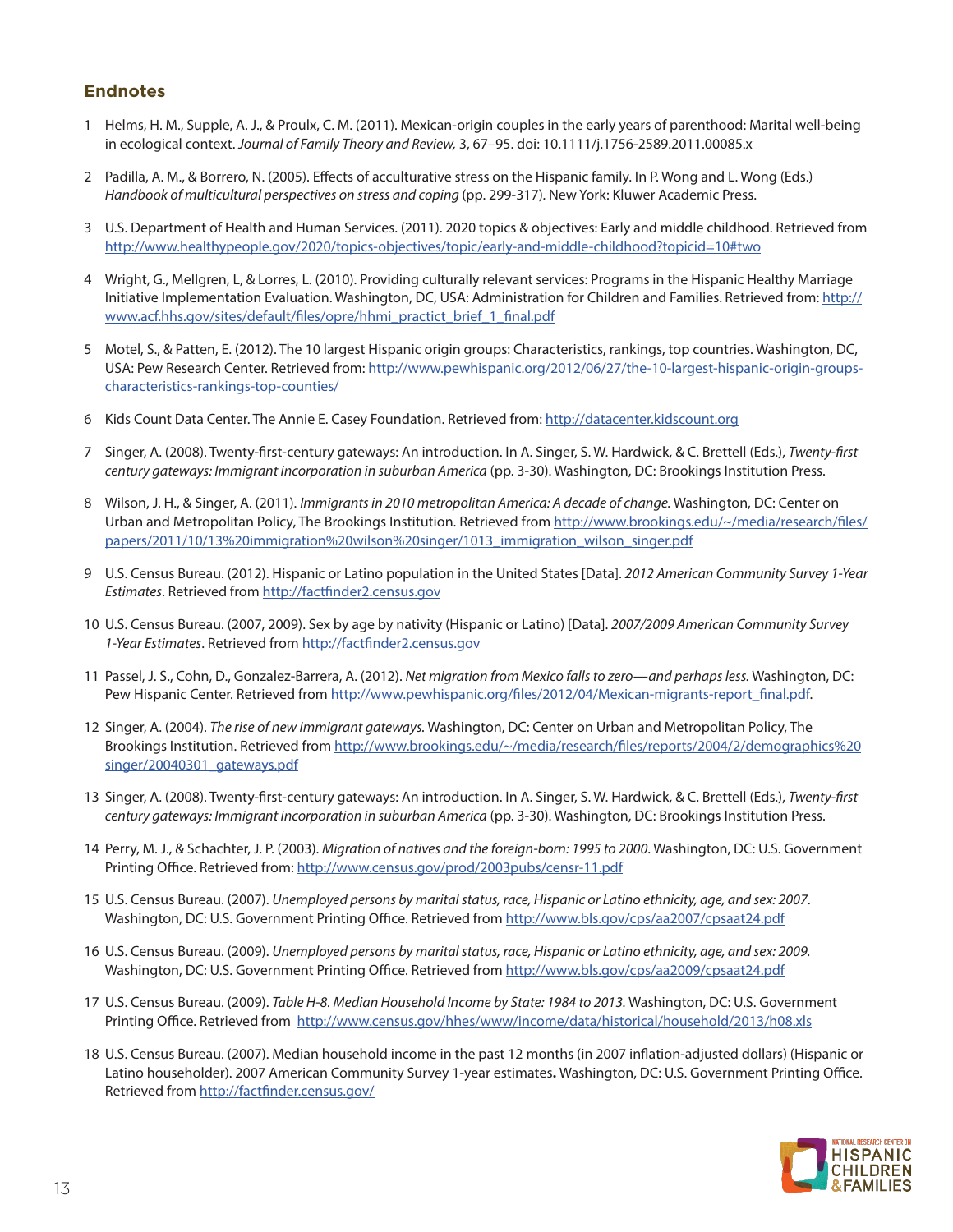- 19 Kids Count Data Center. (2007, 2009, 2013). Low-income working families with children. Annie E. Casey Foundation. Retrieved from<http://datacenter.kidscount.org/>
- 20 U.S. Census Bureau. (2005) *Median value of assets for households, by type of asset owned and selected characteristics: 2005.* Washington, DC: U.S. Government Printing Office. Retrieved from [https://www.census.gov/hhes/www/wealth/Wealth\\_](https://www.census.gov/hhes/www/wealth/Wealth_Tables_2005.xls) [Tables\\_2005.xls](https://www.census.gov/hhes/www/wealth/Wealth_Tables_2005.xls)
- 21 U.S. Census Bureau. (2009) *Median value of assets for households, by type of asset owned and selected characteristics: 2009.* Washington, DC: U.S. Government Printing Office. Retrieved from [https://www.census.gov/hhes/www/wealth/Wealth\\_](https://www.census.gov/hhes/www/wealth/Wealth_Tables_2009.xls) [Tables\\_2009.xls](https://www.census.gov/hhes/www/wealth/Wealth_Tables_2009.xls)
- 22 U.S. Census Bureau. (2011). *Median Value of Assets for Households, by Type of Asset Owned and Selected Characteristics: 2011.* Washington, DC: U.S. Government Printing Office. [https://www.census.gov/hhes/www/wealth/Wealth\\_Tables\\_2011.xls](https://www.census.gov/hhes/www/wealth/Wealth_Tables_2011.xls)
- 23 Palumbo, T. (2010). *Economic characteristics of households in the United States: Third quarter 2008*. Washington, DC: U.S. Government Printing Office. Retrieved from: <http://www.census.gov/prod/2010pubs/p70-119.pdf>
- 24 Foster, A.C. & Hawk, W.R. (2013) Spending patterns of families receiving means-tested government assistance. *Beyond the Numbers, 2*(26). Washington, DC: U.S. Bureau of Labor Statistics. Retrieved from [http://www.bls.gov/opub/btn/volume-2/](http://www.bls.gov/opub/btn/volume-2/spending-patterns-of-families-receiving-means-tested-government) [spending-patterns-of-families-receiving-means-tested-government-assistance.htm](http://www.bls.gov/opub/btn/volume-2/spending-patterns-of-families-receiving-means-tested-government)
- 25 Kim, J., Irving, S. K., & Loveless, T. A. (2012). *Dynamics of economic well-being: Participation in government programs, 2004 to 2007 and 2009. Who gets assistance?* Washington, DC: U.S. Government Printing Office. Retrieved from [http://www.census.](http://www.census.gov/prod/2012pubs/p70-130.pdf) [gov/prod/2012pubs/p70-130.pdf](http://www.census.gov/prod/2012pubs/p70-130.pdf)
- 26 Cuellar, I., Arnold, B., & Maldonado, R. (1995). Acculturation Rating Scale for Mexican Americans-II: A revision of the original ARSMA scale. *Hispanic Journal of Behavioral Sciences, 17*, 275-304. doi: 10.1177/07399863950173001
- 27 Rodriguez, Y., Helms, H. M., Supple, A., & Hengstebeck, N. D. (2014). Links between Mexican immigrant wives' acculturative stress and spouses' marital quality as moderated by wives' marriage work with husband and close friend. *Journal of Family Issues.* Published online December 5, 2014, doi:10.1177/0192513X14561519.
- 28 Helms, H. M., Supple, A. J., Su, J., Rodriguez, Y., Cavanaugh, A., & Hengstebeck, N. (2014). Economic pressure, cultural adaptation stress, and marital quality among Mexican-origin couples. *Journal of Family Psychology, 28*(1), 77-87. doi: 10.1037/ a0035738
- 29 Helms, H. M., Supple, A. J., Su, J., Rodriguez, Y., Cavanaugh, A., & Hengstebeck, N. (2014). Economic pressure, cultural adaptation stress, and marital quality among Mexican-origin couples. *Journal of Family Psychology, 28*(1), 77-87. doi: 10.1037/ a0035738
- 30 Martin, L. A., Neighbors, H. W., & Griffith, D. M. (2013). The experience of symptoms of depression in men vs. women: Analysis of the National Comorbidity Survey Replication. *JAMA Psychiatry, 70*(10), E1-E7. doi: 10.1001/jamapsychiatry.2013.1985.
- 31 Cervantes, R. C., Padilla, A. M., & Salgado de Snyder, N. (1991). The Hispanic Stress Inventory: A culturally relevant approach to psychological assessment. *Psychological Assessment, 3,* 438-447. doi: 10.1037/1040-3590.3.3.438
- 32 Torres, L. (2010). Predicting levels of Latino depression: Acculturation, acculturative stress, and coping. *Cultural Diversity & Ethnic Minority Psychology*, *16*(2), 256-263. doi: 10.1037/a0017357
- 33 Rodriguez, Y., & Helms, H. M. (2014). *Marital quality, familism attitudes, and coparenting satisfaction among Mexican-origin couples*. Paper presented at the 2014 National Council on Family Relations Annual Meeting, Baltimore, MD.
- 34 Park, M. & Hughes, M. (2014). *Immigrant parents and early childhood programs: Addressing barriers of literacy, culture, and systems knowledge*. Migration Policy Institute.
- 35 Sandstrom, H, & Huerta, S. (2013). *The negative effects of instability on child development: A research synthesis*. Urban Institute.
- 36 Park, M. & Hughes, M. (2014). *Immigrant parents and early childhood programs: Addressing barriers of literacy, culture, and systems knowledge*. Migration Policy Institute.